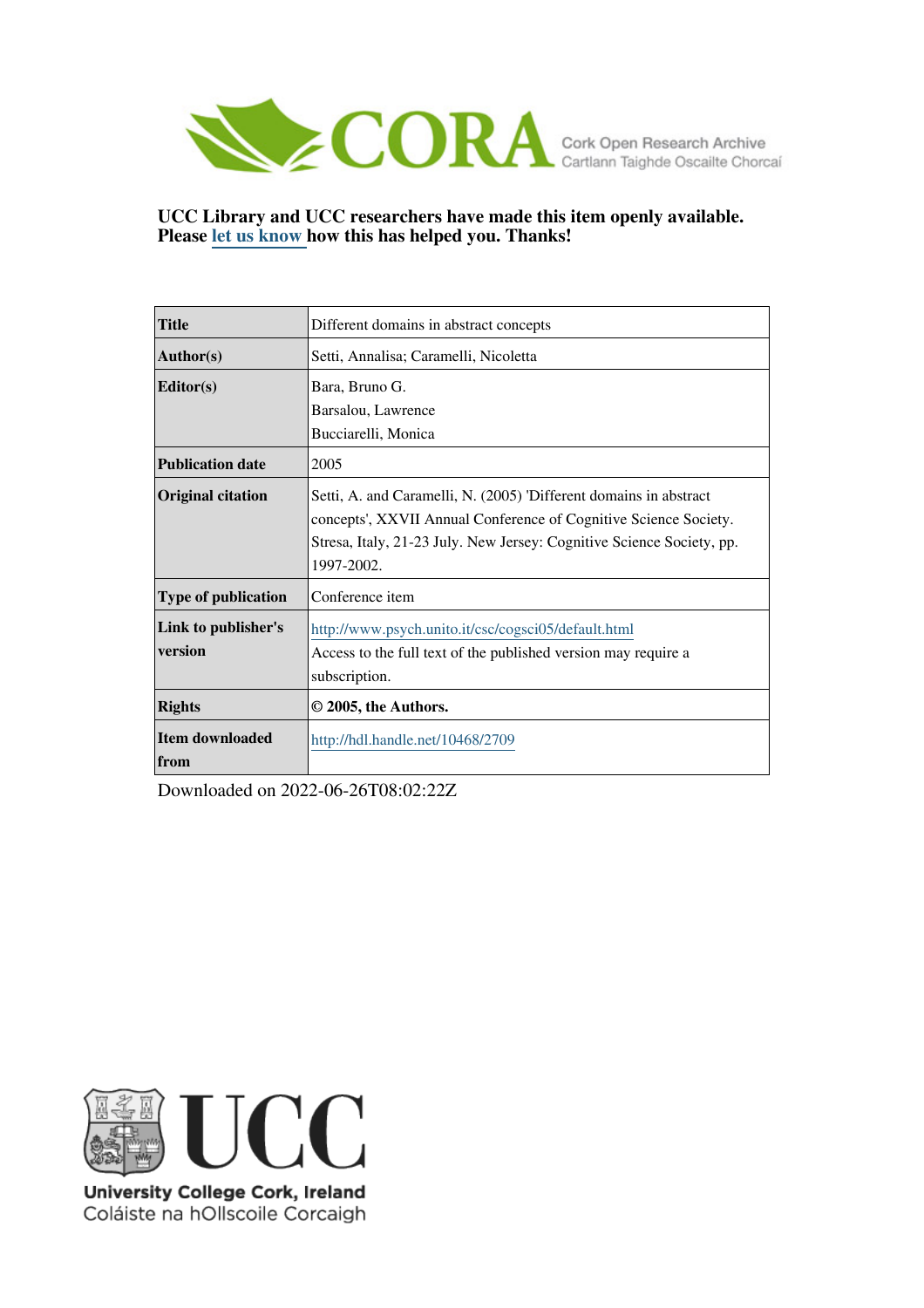# **Different Domains in Abstract Concepts**

 **Annalisa Setti (ncaramelli@psibo.unibo.it)**  Department of Psychology, viale Berti-Pichat, 5 40127 Bologna (Italy)

**Nicoletta Caramelli (settiann@psibo.unibo.it)**  Department of Psychology, viale Berti-Pichat, 5 40127 Bologna (Italy)

#### **Abstract**

This study is a first attempt to unravel the almost unexplored domain of abstract conceptual knowledge. Four kinds of abstract concepts (*nominal kinds*, *states of the self*, *cognitive processes*, and *emotion* concepts) were investigated in two experiments. Emotion concepts displayed a specific pattern in both concreteness/abstractness and imagery ratings (cf. Altarriba et al., 1999), as did the other considered domains of abstract knowledge (Experiment 1). In Experiment 2 we highlighted the specific pattern of information (taxonomic, thematic, attributive, etc) these different abstract domains elicited in a definition production task.

**Keywords**: Conceptual knowledge; abstract concepts; abstract conceptual domains.

#### **Introduction**

Concrete concept nouns, such as *chair* and *book,* differ from abstract concept nouns, such as *freedom* and *language*. While the former refer to entities that are perceivable and spatially constrained, the latter refer to entities characterized by properties that are neither perceivable nor spatially constrained. Paivio's (1971; 1986; Paivio, Yuille, & Madigan, 1986) Dual Code Theory was a first attempt to explain this difference. In this perspective, while abstract nouns are coded only by the verbal system, concrete nouns are coded by both the verbal and the imagens systems, and this explains why concrete nouns, which are more imageable, are also remembered better than abstract ones. In fact, while the former may benefit from two memory codes, the latter benefits from only one (cf. Paivio, 1983 for a review of dual code empirical evidence).

Although the different degree of imageability can explain a good deal of the processing differences between abstract and concrete nouns, it is not enough to fully clarify them. Studying word context availability, Schwanenflugel and Shoben (1983) showed that it is more difficult to find an appropriate context for abstract than for concrete words. Accordingly, when abstract and concrete words were preceded by an appropriate context, no difference between them was found in reading time. Moreover, context availability ratings were shown to correlate with both concreteness (Schwanenflugel & Shoben, 1983; Altarriba, Bauer & Benvenuto, 1999) and imageability ratings (Wiemer-Hastings, Krug & Xu, 2001) and to be a good predictor of lexical decision performance (Schwanenflugel, Harnishfeger, & Stowe, 1988).

As Altarriba, et al. (1999) remarked, the correlation between concreteness ratings and the other dimensions of concept nouns, such as imageability and context availability, has often been calculated contrasting the ratings obtained on the whole set of abstract and concrete nouns. This might have obscured possible effects due to their subdomains. This is suggested by the fact that, in their research, while imageability did correlate with concreteness in the overall analysis, it did not when the sets of concrete, abstract and emotion words were analyzed independently. The analysis of emotion words showed that they were considered significantly less concrete than abstract words. Moreover, their context availability was lower than that of abstract words, and they were rated as more imageable than abstract words, but less imageable than concrete ones. The authors interpreted these results as evidence that concrete, abstract and emotion words belong to different domains with emotion concept nouns differing from other abstract concept nouns, contrary to what is usually assumed. In a subsequent study, after replicating these results, Altarriba  $\&$ Bauer (2004) also found that concrete, abstract and emotion words differed in a free recall task and in a lexical decision task with a priming paradigm. Similarly, both Nelson & Schreiber (1992) and Wiemer-Hastings, Krug & Xu (2001), with a concreteness rating task, found that while concreteness ratings were distributed into two general clusters, referring to concrete and abstract items, different degrees of concreteness were present within each cluster.

Thus, the same difference between concrete and abstract concept nouns, which seems intuitively obvious, apparently is not so clear-cut, as the different concreteness ratings, observed between abstract and concrete concept nouns (Wiemer-Hastings et al., 2001), and the results obtained with emotion concepts (Altarriba et al., 1999) have shown. Furthermore, while words referring to concrete objects usually studied are nouns, abstract terms are nouns, verbs, adjectives and adverbs. While concrete concept nouns usually refer to two distinct kinds of entities, i.e. natural kinds and artefacts, the variety of abstract concept nouns is large and unknown. While the domains of both natural kinds, e.g. plants and animals, and artefacts, e.g. tools and vehicles, are well differentiated (see Keil, 1989), the domain of abstract concept nouns, instead, has been scarcely explored thus far, emotion words aside. Nevertheless, it is possible to suppose that the overall domain of abstract concepts can also be distinguished in sub-domains. In fact, on intuitive grounds, some abstract concepts seem to be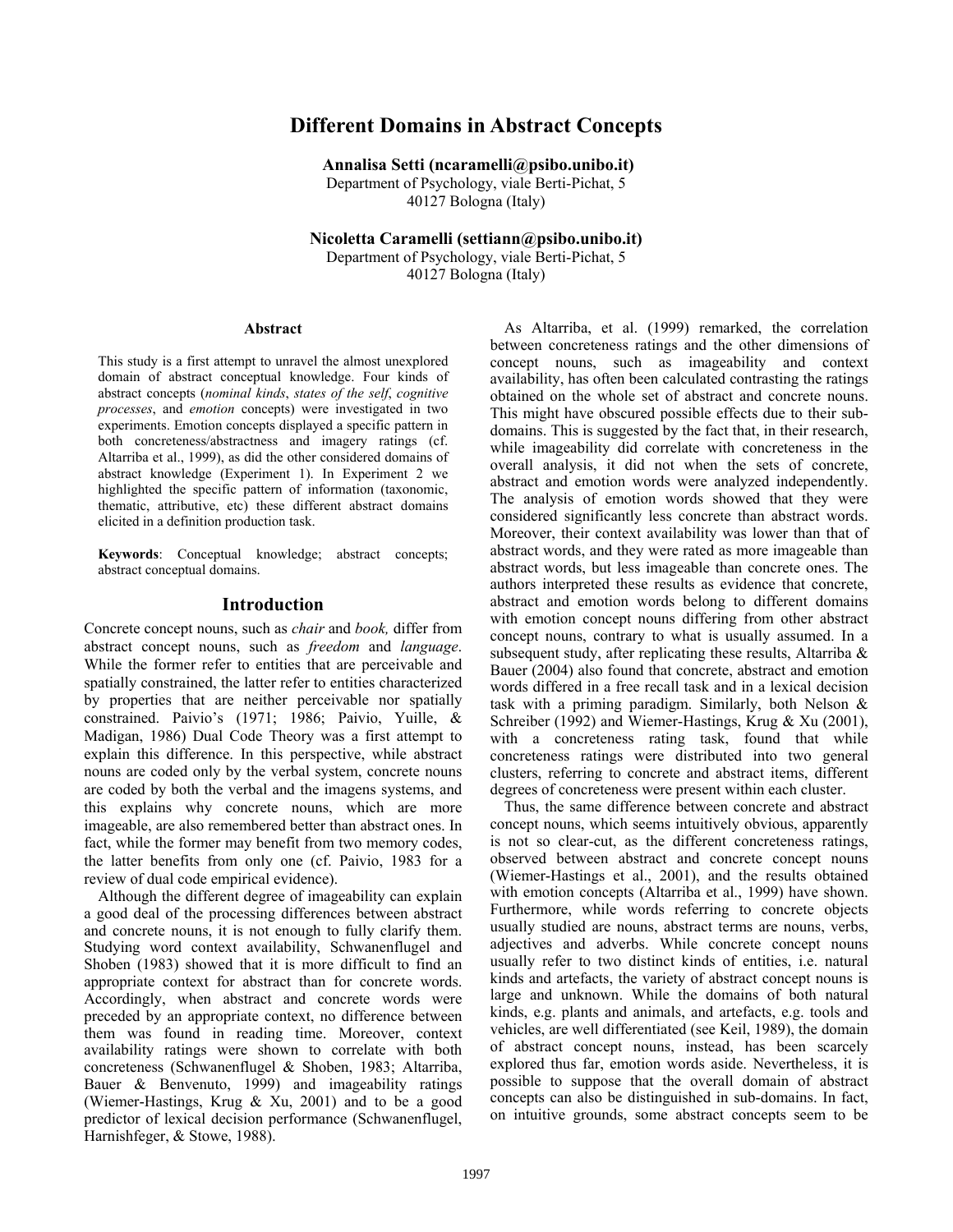"less abstract" than others like, for example, *entrance* and *idea*.

The aim of this study was to provide evidence that the overall domain of abstract concepts can be divided into different sub-domains. It is worth noting that we do not aim to produce an exhaustive taxonomy of abstract concepts. In fact, our starting point was the set of abstract concepts already studied as an homogeneous domain in previous works, with the aim to show that some well differentiated types can be distinguished into it.

Therefore, in Experiment 1 participants were asked to rate a set of abstract concept nouns, which were supposed to belong to four different domains (*cognitive processes*, *emotions*, *nominal kind* and *states of the self*), on four dimensions (concreteness, context availability, imageability and abstractness) in order to check whether the considered abstract conceptual domains are differentiated along these dimensions. Moreover, as many studies on concrete concepts have shown that different types of information characterise their kinds, it is possible to suppose that also the domains of abstract concepts are characterised by information of different types. Hampton (1981), for example, suggested that the features elicited by abstract concept nouns describe situations (i.e. agents, actions and goals). Recently, Barsalou & Wiemer-Hastings (in press) found that all the concepts elicited situational information by comparing abstract (truth), intermediate (a cook), and concrete concepts (a bird) in an oral characteristicproduction task. Concrete and abstract concepts, however, differed in the type of situations elicited. While the situational content of concrete concepts consisted primarily of situations referring to agents, the content of abstract concepts consisted in events and introspective statements. Analysing the linguistic contexts provided by the verbs with which abstract words co-occur, Wiemer-Hastings & Graesser (2000) showed that abstract concepts may be better conceived of as being defined by the 'abstract structure' of the situations in which they are used. This abstract structure is derived from the multiple situations, which abstract items can fit into, and it is similar to a script because it specifies the relations linking the entities involved in a particular situation (causal, temporal, and spatial relations). Wiemer-Hastings, Barnard & Faelner (2003) identified the main organizing principle of abstract knowledge in thematic relations. They found that concrete and abstract concepts differed in their exemplars' degree of distinctiveness. That is, the exemplars of abstract categories were judged as more similar to the exemplars of other categories than the concrete categories ones. They also found that, while concrete concept similarity evaluations were based on taxonomic relations, those provided for abstract concepts were based on thematic relations. Moreover, the crucial role of thematic knowledge in abstract concepts was also found in children (Caramelli, Setti, & Maurizzi, 2004) as well as in five groups of people differing in the type of expertise (Setti, Borghi, Caramelli, submitted).

In this theoretical framework, Experiment 2 was carried out in order to verify whether concrete and abstract concepts are characterized by different patterns of conceptual information as well as whether the different domains of abstract concepts already studied in Experiment 1 differ in the types of conceptual information they elicit.

## **Experiment 1**

This study consisted in two parts. The first was aimed at selecting the concept nouns belonging to distinct domains of abstract knowledge and the second at verifying with rating tasks whether these domains differed along the dimensions usually assumed to discriminate abstract and concrete concepts (concreteness, context availability and imageability). Also the dimension "abstractness" was added, as it was supposed to provide further information than that provided by the concreteness dimension**,** and, thus, to better discriminate the domains of abstract concepts. In fact, it cannot be given for granted in advance that the abstractness and concreteness dimensions are symmetrical.

We hypothesised that if the selected abstract concepts belonged to different conceptual domains their ratings should differ along the considered dimensions (cf Altarriba et al., 1999).

#### **Part 1. Abstract concepts selection and familiarity assessment.**

A wide set of abstract concept nouns was created, taken from both Altarriba et al. (1999) and Oatley and Johnson-Laird (1987). Following their intuition, the two experimenters divided all the collected abstract concept nouns into ten different appropriately labelled categories. Among these, only the four categories that included the largest amount of items were retained for further study. In order to corroborate the experimenters' intuition, 3 independent judges, who were blind to the hypotheses, were asked to part the stimuli into the four categories: *cognitive processes*, *states of the self*, *nominal kinds* and *emotions*. The judges substantially agreed with the experimenters' partitions and the few cases of disagreement were solved following brief discussion. The set of abstract concept nouns thus obtained consisted of 135 items. The familiarity assessment was carried out on this set of 135 concept nouns, out of which 25 belonged to the domain of cognitive processes (e.g. thought), 25 to that of states of the self (e.g. childhood), 25 to that of nominal kinds (e.g. error), and 60 to that of emotions (e.g. fear). The 135 selected concept nouns were divided into 2 lists with the number of each type of concept balanced among the lists. In each list the concept nouns were arranged in 2 random orders. Ten participants for each one of the four lists rated "how much the meaning of these words is familiar/known" on a 7-point scale. In total the data of 20 super-subjects were collected. The most familiar concept nouns belonged to the domain of *cognitive processes*  $[M = 6; SD = 0.6]$ , followed by that of *states of the self*  $[M = 5.95; SD = 0.5]$ , that of *nominal kinds*  $[M = 1.95]$ 5.79; SD = 0.9] and that of *emotions* [M = 5.72; SD = 0.8].

#### **Part 2. Assessment of concreteness, context availability, imageability, and abstractness Method**

Participants One hundred and sixty university students took part in this experiment as volunteers. All of them were Italian native speakers.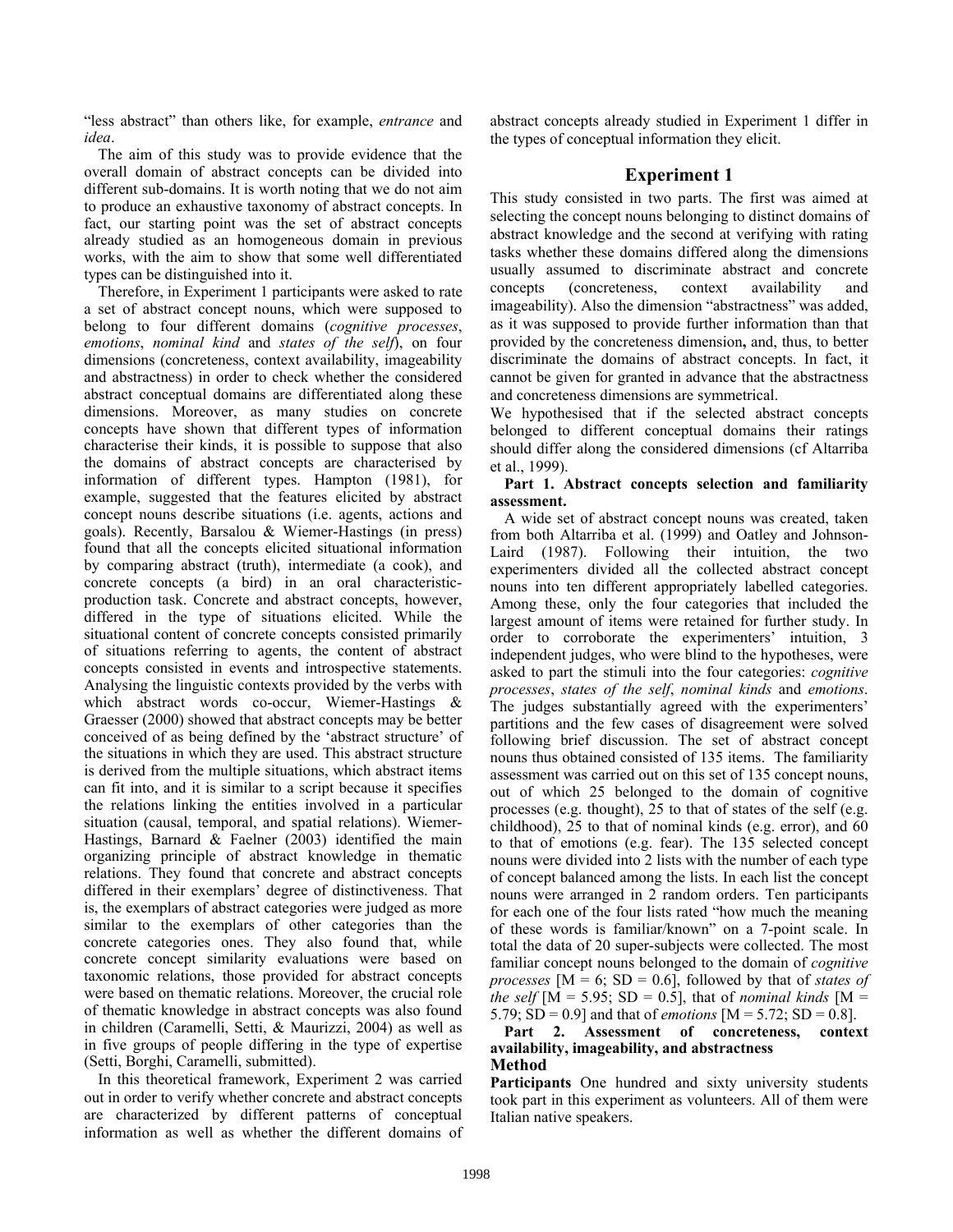**Materials and Procedure** From each of the four abstract domains (*cognitive processes*, *states of the self*, *nominal kinds* and *emotions*) 18 concept nouns, the familiarity of which was balanced, were selected as the experimental set. To these 72 concept nouns, 60 concrete concept nouns (30 natural kind and 30 artefacts) were added as fillers. The total set of 132 concept nouns thus obtained was divided into two lists, in each of which the types of concept nouns were balanced. In each list the concept nouns were differently randomized. This procedure was repeated for each one of the four ratings. Eight different groups of participants were asked to rate the imageability, or the context availability, or the concreteness, or the abstractness degree of the items on a 7-point scale (e.g. "Please evaluate how concrete is x on the scale, where  $1 = \text{not at all and } 7 = \text{very much. Please use}$ also the intermediate steps of the scale"). Thus, each participant evaluated half of the experimental materials on only one dimension.

## **Results**

An Analysis of Variance was performed on the ratings with Rating scale (concreteness, abstractness, context availability, and imageability) as the within items variable and Abstract conceptual domains as the between items variable. The factor Rating scale was significant: *F* (3,204)  $= 113.3$ ;  $MSe = .41$ ;  $p < .001$ , while the factor Abstract concept domain showed only a trend toward significance: *F*   $(3,68) = 2.3$ ; *MSe* = .56; *p* < .08. The interaction was significant:  $F (9,204) = 12.8$ ;  $MSe = .41$ ;  $p < .001$ . As for the main effect of the Rating scale, context availability and abstractness obtained the highest ratings (respectively  $M =$ 4.4 and  $M = 4.7$ ), followed by imagery ratings ( $M = 3.7$ ) with concreteness obtaining the lowest ratings  $(M = 2.9)$ . All the differences were significant at the post hoc Newman-Keuls analysis  $(p < .01)$ .

Table 1: Mean rating for each kind of concepts on each scale (Standard Deviation in brackets).

| Kind of concept | Concr   | Abstr   | C A     | Imag     |
|-----------------|---------|---------|---------|----------|
| Cognitive proc  | 2.5(.4) | 5(.7)   | 4.7(.4) | 3.2(.5)  |
| Nominal kinds   | 3.3(.6) | 3.8(.8) | 4.4(.9) | 3.6(1.1) |
| States self     | 3.5(.8) | 3.9(.6) | 4.8(.9) | 4(.6)    |
| Emotions        | 2.3(.2) | 4.9(.4) | 4.9(.4) | 3.8(.5)  |

As Table 1 shows, concreteness and abstractness ratings displayed an opposite trend in the interaction, as expected. *Cognitive processes* and *emotion* concept nouns were judged as less concrete, and more abstract, than *states of the self* and *nominal kind* concept nouns (Newman-Keuls, *p* < .01). The abstract conceptual domains did not significantly differ in their context availability, although, on average, *nominal kinds* led to lower ratings (M = 4.4) than *emotion* concepts (M = 4.9). *Cognitive processes*, that were judged as the most abstract (and less concrete), were also less imageable  $(M = 3.2)$  than *states of the self* concept nouns  $(M = 4.07)$  (Newman-Keuls,  $p \le .01$ ). Thus, at least to some extent and apart from context availability, each of the abstract conceptual domains investigated was differently characterized by the dimensions considered.

### **Discussion**

The results of Experiment 1 verified the hypothesis that the overall abstract concepts domain can be split into more specific domains. Not only concreteness and abstractness ratings showed an opposite trend, i.e. these dimensions are symmetrical, but also the 4 selected abstract conceptual domains were differentiated on the dimensions considered. In particular, *cognitive processes* and *emotion* concept nouns differed from both *states of the self* and *nominal kind* concepts with the former rated as more abstract and less concrete than the latter. Moreover, *cognitive processes* concept nouns were rated as less imageable than *states of the self* concept nouns, which were the most imageable and obtained a relatively high concreteness rating. Since the relevance of relations in conceptual knowledge has been widely recognized as a means for distinguishing between the kinds of concrete concepts (Barsalou, 1993; Lin & Murphy, 2001; Markman, 1989; Borghi, Caramelli & Setti, 2005), Experiment 2 was carried out in order to identify which relations are elicited by the 4 abstract conceptual domains differentiated in the rating tasks. In fact, it is possible to suppose that, if *cognitive processes*, *emotions*, *states of the self*, and *nominal kind* concept nouns differ, they should convey different patterns of conceptual information as expressed by the relations upon which their definitions rest.

## **Experiment 2**

In this experiment a definition production task was used in order to verify the following hypotheses: a.1. Abstract concepts should differ from concrete ones as far as the information their definitions rests on is concerned. a.2. As the concrete concept domain is articulated in different subdomains characterized by eliciting specific types of information, so should the abstract concept domain; b. In the four sub-domains of the abstract concepts considered, *emotion* concepts should elicit a different pattern of relations from those elicited by the other abstract domains as they were already shown to differ in both rating and lexical decision tasks (Altarriba & Bauer, 2004).

## **Method**

**Participants** Eighteen university students who did not take part in the preceding experiment volunteered for this experiment.

**Materials and Procedure** From the materials used in Experiment 1, 10 concepts for each group were selected so that familiarity was balanced (*cognitive processes* M = 6.3; *nominal kinds* M = 6.1; *states of the self* M = 6.1; *emotions*  $M = 6.3$ ). Twenty concrete concepts (10 natural kinds and 10 artefacts) were added to these 40 concepts, bringing the total set of materials to 60 concept nouns, arranged into two differently randomised lists. Under each concept noun a few blank lines were left free for responses. Participants were asked to provide a definition for each concept noun.

**Data coding** The definitions produced were transcribed and parsed into their constituent components (joy – mental condition/ favourable and pleasant). The components of the definitions thus obtained were coded according to the type of relation linking the components to the given concept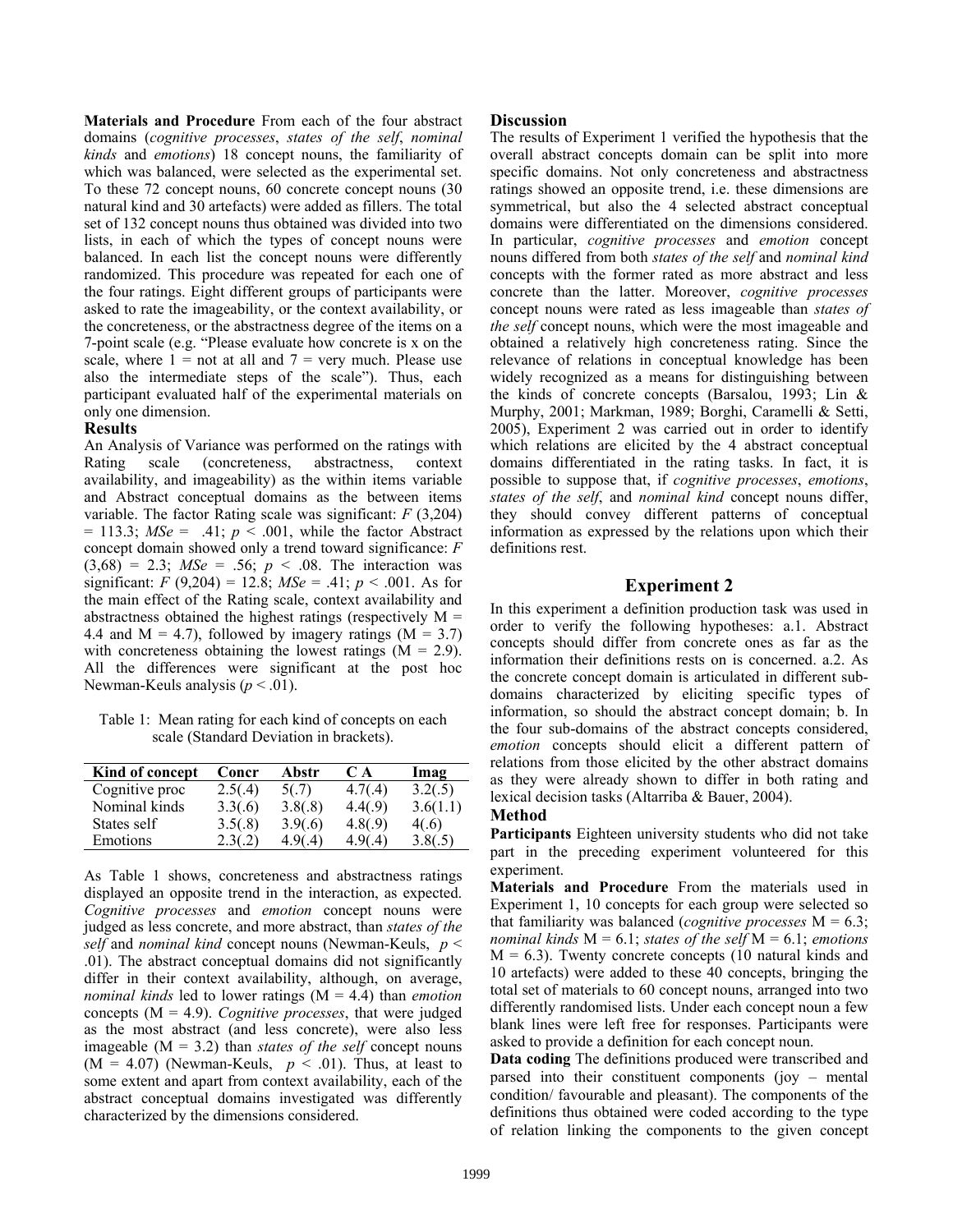noun (in the preceding example 'mental condition' – taxonomic superordinate; 'favourable and pleasant' – attributive). The coded relations were the following:

1. *Taxonomic relations*: establishing the hierarchical structure of conceptual knowledge. They included: the Superordinate level (fear - feeling); the subordinate level (mind - consciousness); and coordinate level (worry – state of anxiety).

2. *Thematic relations*: linking objects that co-occur in the same situation or event. They included: spatial relation (mind – in the brain); temporal relation (impression – in one moment); means relation (comprehension – the way we understand); cause relation (disappointment – due to someone or something); effect relation (hunger – look for food), function relation (memory – for maintaining mental information); action relation (attention – to concentrate); event relation, i.e. the description of a situation resulting from different actions, (for example: profit – to receive something as compensation for an accomplishment).

3. *Attributive relations*: referring to the physical characteristics or qualities of objects. They included perceptual property relations referring to texture, shape, colour, and evaluations (profit - advantageous).

4. *Stereotypes*: used for conventional associations (mindgenius) and idiosyncratic associations (creativity – to go further).

5. *Examples*: used for objects/people considered by the participant as an instantiation of the given concept (bother – itchiness) (see Barsalou and Wiemer-Hastings, in press).

6. *Other*: This code was used for general comments and simple repetitions of the concepts.

## **Data Analysis and Results**

One participant's data were excluded from analysis because of failure in responding to most of the stimuli. Overall, taxonomic relations were the most frequently produced in participants' definitions. This result was expected as in their educational curriculum students are trained to provide formal definitions such as "A is a kind of B". However, thematic relations were the second most produced in all the conceptual domains considered. Thematic relations were produced more often in abstract concepts definitions  $(M = 29\%)$  than in concrete concepts ones  $(M = 26\%)$ . This result replicated in adults that obtained with an associations production task in children (Caramelli, Setti & Maurizzi, 2004).

In order to establish which relations characterized the definitions of the different kinds of concepts, the Correspondence Analysis was used. In Correspondence Analysis the frequencies of the relations produced give rise to a broad data matrix allowing the identification of their weight and their graphical representation as points in a multidimensional space. On the graph, the geometrical proximity of the points shows the degree of their association and the similarity of their distribution (Hair, Anderson, Tatham & Black, 1992; Greenacre & Blasius, 1994). The aim of the Correspondence Analysis is to represent the rows and the columns of a two-way contingency table (profiles) as points in corresponding low-dimensional vector spaces. In order to project the observed points onto a lowdimensional subspace, it is necessary to define the Chi

square metric as the distance in the space of the profiles. In fact, the distances between the points are the weighted distances (Chi square) between the relative frequencies and not the simple Euclidean distances (Hair et al., 1992). Thus, the logic underlying the Correspondence Analysis is quite similar to that of Factor Analysis. Similarly to Factor Analysis, the first dimension explains a Total Inertia higher than that explained by the further dimensions. The maximum number of dimensions is the minimum between the number of columns minus 1 and the number of rows minus 1

Two analyses were performed, one on all the types of concepts studied and the other on the different domains of abstract conceptual knowledge only.

 **(A) Analysis on all the concept types.** A Correspondence Analysis was performed, the variables of which were all the kinds of concepts (*cognitive processes*, *states of the self*, *nominal kinds* and *emotion* concepts *natural kinds* and *artefacts*) and the sub-sets of the different kinds of the relations produced (superordinate, subordinate and coordinate levels of Taxonomic relations; spatial, temporal, means, cause, effect, function, action, and event relations of Thematic relations; Perceptual and Evaluative relations of the Attributive relation; Stereotypes, and Examples). The productions coded Other amounted only to 2.8%, thus they were not further analysed.

As shown in Figure1, on the first dimension, explaining 53% of the total variance, *natural kind* and *artefact* concepts, which yielded definitions based on super-ordinate, perceptual, spatial and function relations differed from *states of the self* and *nominal kind* concepts, which yielded definitions based on event and coordinate relations and examples. This dimension highlights the distinction between concrete concepts (*natural kinds* and *artefacts*) and abstract concepts (*nominal kinds* and *states of the self*). On the second dimension, explaining 21% of the total variance, *emotion* concepts and *natural kinds*, which yielded definitions based on cause, evaluation and super-ordinate relations, differed from *artefacts*, which yielded definitions based on function, mean and subordinate relations. This dimension highlights the relations that distinguish *natural kinds* and *emotions* from *artefacts*. The former elicited taxonomic information of the super-ordinate type, while the latter elicited taxonomic information of the subordinate type and information on their function. Moreover, while *artefacts* are defined relying on their functions, this kind of information is not involved in defining neither *emotion* nor *natural kind* concepts. In this set of concepts, those referring to *cognitive processes* are defined by a pattern of relations that is not specific.

**(B) Analysis on abstract conceptual domains.** A Correspondence Analysis was performed, the variables of which were the abstract conceptual domains (cognitive processes, states of the self, nominal kinds and emotion concepts) and all the sub-types of the relations produced, as in Analysis (A).

As figure 2 shows, on the first dimension explaining 47% of the total variance, emotion concepts, which yielded definitions based on super-ordinate and cause relations,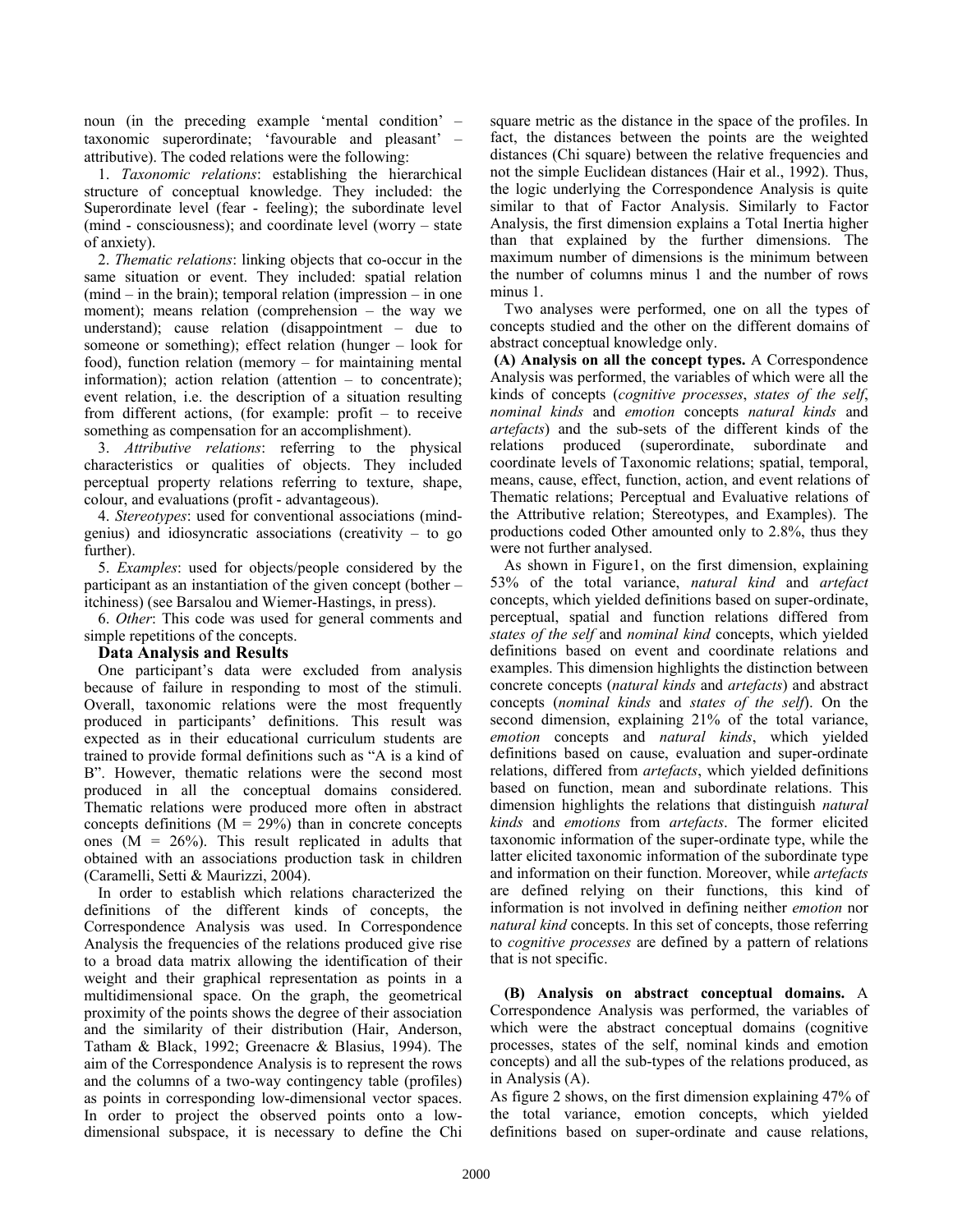differed from nominal kinds, which yielded definitions based on coordinate relations and examples. On the second dimension, explaining 41% of the total variance, emotion concepts, which yielded definitions based on evaluative relations differed from cognitive processes, which yielded definitions based on spatial, function, means, perceptual and subordinate relations.

Thus, while the domain of concepts referring to states of the self is not defined by a specific pattern of relations different from those of the other domains of abstract conceptual knowledge, that of nominal kind, emotion, and cognitive processes concepts were. The definitions of nominal kinds were characterized by the coordination taxonomic relation and by examples. That is why the concept "travel" was defined as "a shift of position" (coordinate) and the concept "flight" by "of the birds", an example. Emotions' concepts were defined by reference to their causes ("disappointment" was defined as "due to unrealised expectations") and to evaluations ("anxiety" – was defined as "deep and strong"). The definitions of cognitive processes concepts rested on a great variety of relations mainly of the thematic kind (action, mean, function and space relations) and, thus, they differed from those provided for both nominal kind and emotion concepts.



Figure 1. Dim.1 in bold, Dim. 2 in frame, types of concepts in capital, relations in lowercase.

#### **Discussion**

Overall, analysis (A) and (B) have shown that the definitions of the exemplars of both the concrete and the abstract sub-domains of conceptual knowledge are shaped by specific kinds of conceptual information. Moreover, they also have shown that emotion concepts differ from concrete concepts as well as from the other types of abstract concepts considered, thus replicating Altarriba et al.'s (1999) and Altarriba & Bauer's (2004) findings with a different methodology.

#### **Conclusions**

The domain of concrete concepts has been divided in artefact and natural kind concepts, and many studies have widely explored the different types of conceptual information shaping these two kinds. On the contrary, abstract conceptual knowledge includes a heterogeneous set of concepts, the differences among which, to our knowledge, have been largely unexplored, with the exception of emotion concepts. This study was an attempt to reduce this gap by investigating four abstract conceptual domains (states of the self, cognitive processes, nominal kinds and emotions). Experiment 1, with a rating task on the dimensions of concreteness, context availability, imageability and also abstractness, shows that the domains of abstract conceptual knowledge identified differ on these dimensions. Thus, Altarriba et al., 's (1999) and Altarriba & Bauer 's (2004) results that emotion concepts give rise to a knowledge domain independent from both concrete and abstract knowledge domains were replicated.

Experiment 2 with a production task has specified these differences as due to the specific conceptual information underlying the definitions of emotion concept nouns as they rest on their causes and on evaluations. Moreover, it has also highlighted the different types of conceptual information that characterize other sub-domains of abstract concepts. The definitions of nominal kinds, which are judged relatively highly concrete and imageable, were characterized by examples and coordinate taxonomic relations, which allow reference to concrete objects and situations. Concepts referring to cognitive processes elicited thematic information that refer to the specific contextualised events in which they take place. States of the self concepts, while characterized by events when contrasted with concrete concepts, when contrasted with abstract concepts did not show any specific pattern of information.



Figure 2. Dim.1 in bold, Dim. 2 in frame, types of concepts in capital, relations in lowercase.

In conclusion, besides replicating and extending Altarriba et al. (1999) findings on emotion concepts, this study, has begun to uncover the partitions that distinguish abstract conceptual domains. Further research will allow to test whether the domains of abstract knowledge we focused on are differently processed in on line tasks. Moreover a larger